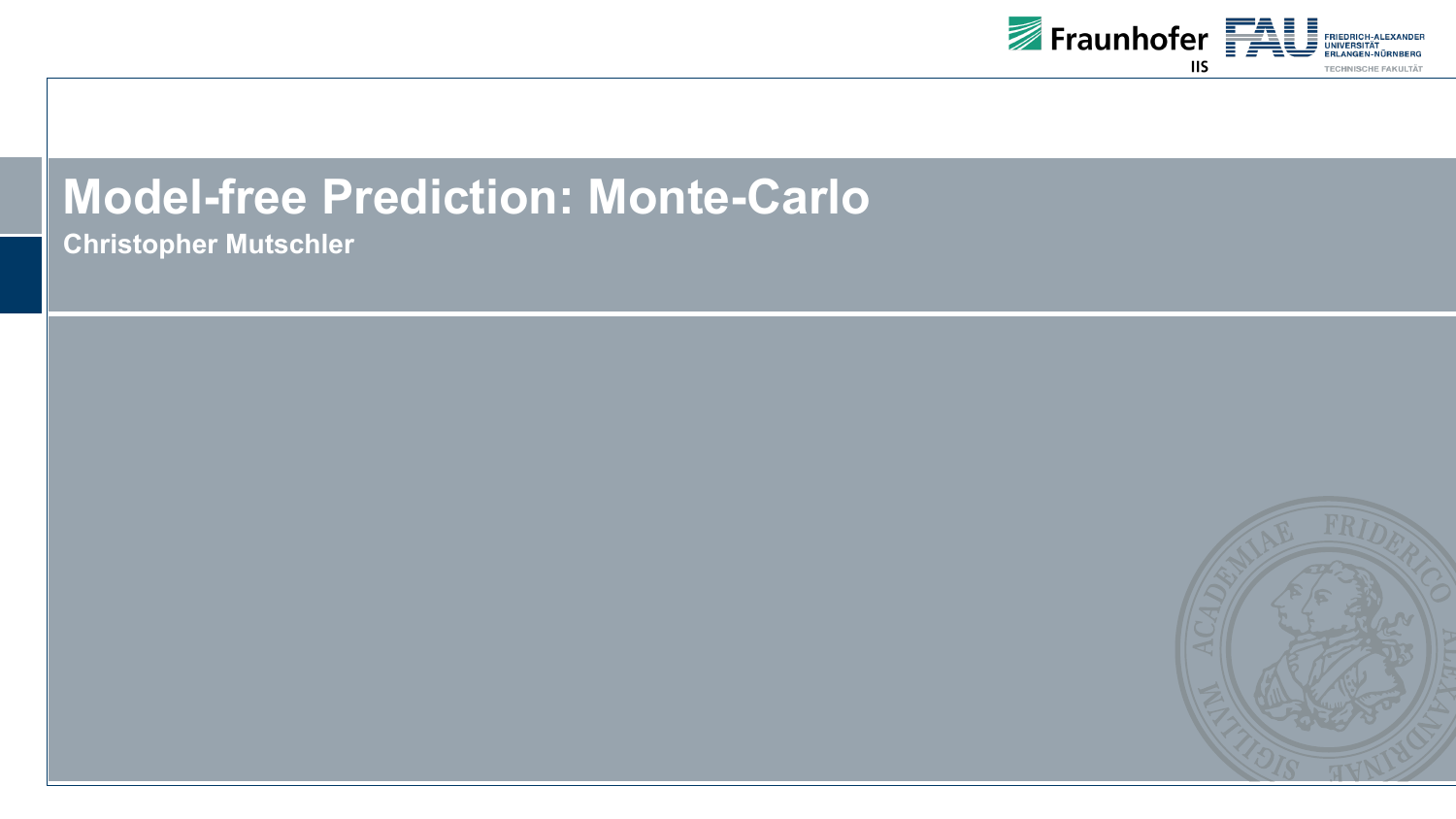

### **Overview**

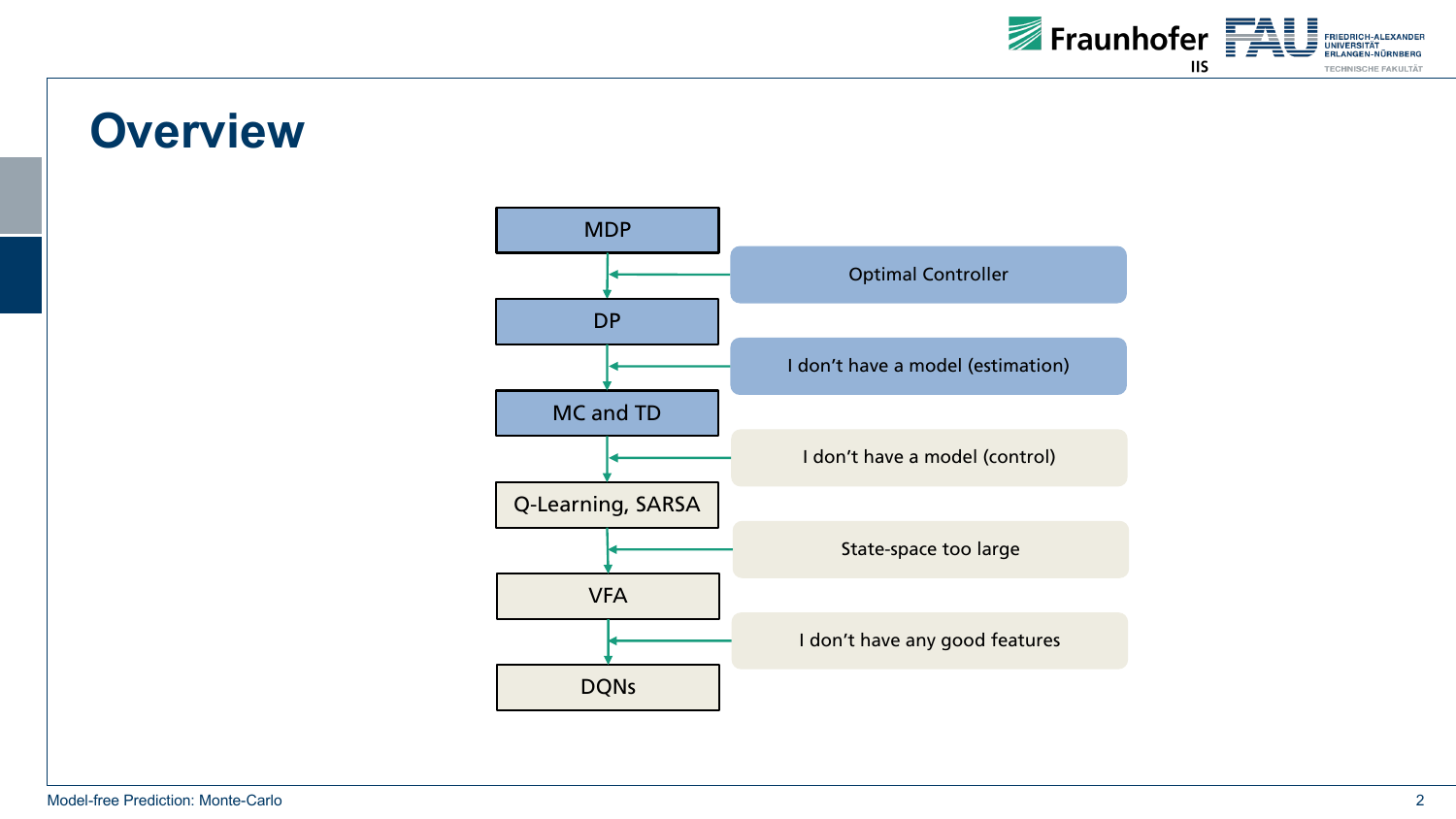

## **Monte Carlo and TD Methods**

### **Assumptions**

• We know that the model of the world can be described by an MDP:

 $(S, A, P, R, \gamma)$ 

- We know the (discrete) state and action spaces, i.e.,  $\delta$  and  $\delta A$ .
- We can interact with the world (with some policy  $\pi$ ).
- We receive experience samples from the environment in the form

 $(S_t, A_t, R_t, S_{t+1}) = (s, a, r, s').$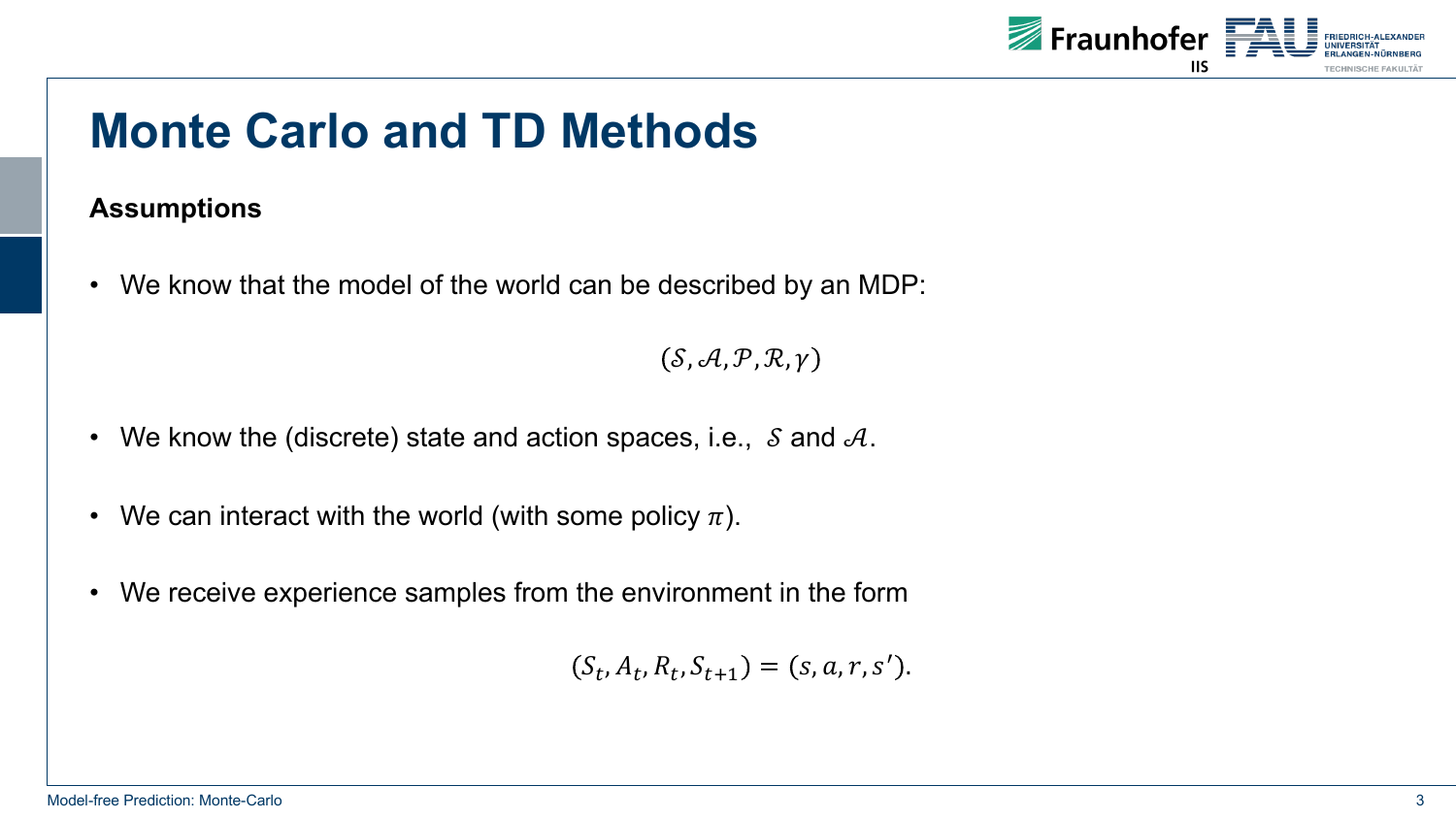

# **Monte Carlo and TD Methods**

- Idea:
	- Use the samples to estimate the true V- and Q-value functions for the policy  $\pi$ :

 $V^{\pi}(s)$  $Q^{\pi}(s,a)$ 

• Use value function estimations for model-free prediction:

 $V(s) \approx V^{\pi}(s)$  $Q(s, a) \approx Q^{\pi}(s, a).$ 

- Two policy evaluation approaches:
	- Monte Carlo (MC) Learning
	- Temporal Difference (TD) Learning
	- variants in between, i.e.,  $TD(\lambda)$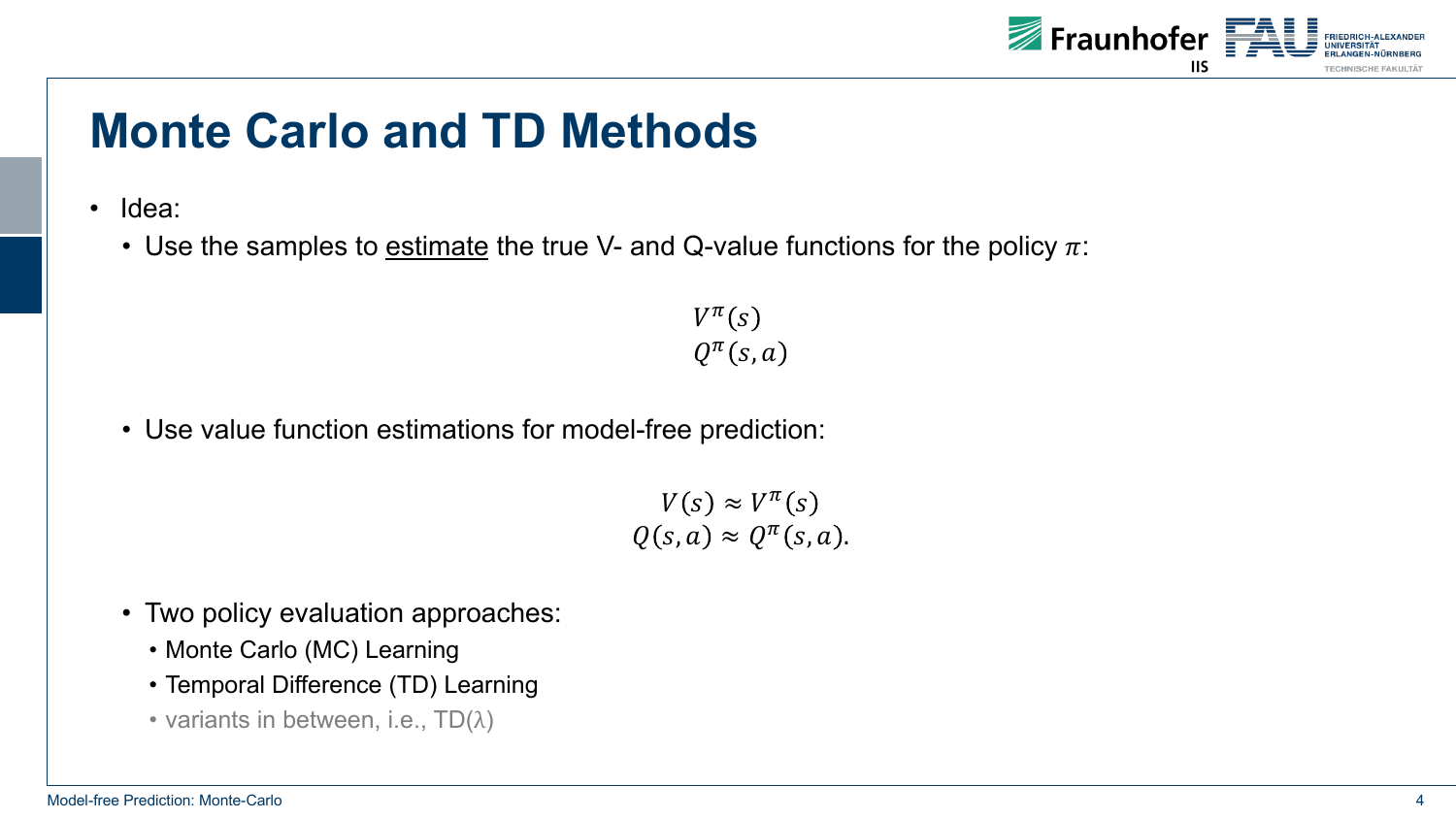

## **Monte Carlo and TD Methods**

- Idea:
	- Use the samples to estimate the true V- and Q-value functions for the policy  $\pi$

|  | 1.00    |
|--|---------|
|  | $-1.00$ |
|  |         |

Given Policy

| 0.66 |  |       | ٠ |
|------|--|-------|---|
| 0.59 |  | -0.81 |   |



 $-0.81$ 



1.00

 $-1.00$ 

Average the values on each state

33

0.59

*https://medium.com/@zsalloum/monte-carlo-in-reinforcement-learning-the-easy-way-564c53010511*



 $-0.9$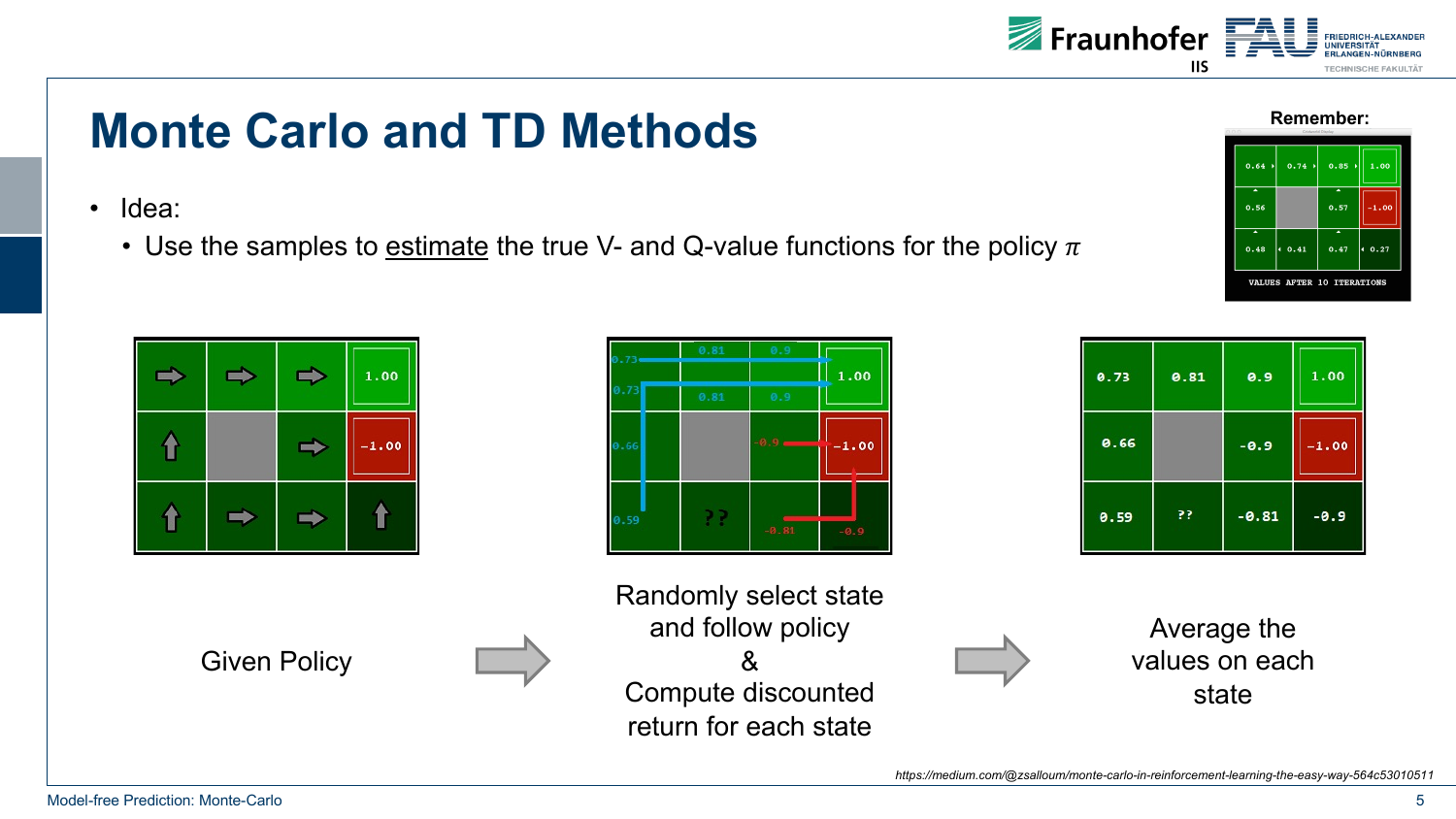

- MC Policy Evaluation
	- MC methods learn from episodes of experience under policy  $\pi$ :

```
S_t, a_t, r_t, S_{t+1}, ..., S_{T-1}, a_{T-1}, r_{T-1}, S_T \sim \pi
```
- To evaluate a state  $s \in \mathcal{S}$  we keep track of the rewards received from that state onwards.
- First-Visit Monte-Carlo Policy Evaluation:
	- First time-step  $t$  that state  $s$  is visited in an episode
		- Increment counter  $N(s) \leftarrow N(s) + 1$ ,
		- Increment total return  $S(s) \leftarrow S(s) + G_t$ ,
		- Value is estimated by mean return:  $V(s) = S(s)/N(s)$
	- Our estimation  $V(s)$  will come close to  $V^{\pi}(s)$  as  $N(s) \rightarrow \infty$ . (considering the law of large numbers)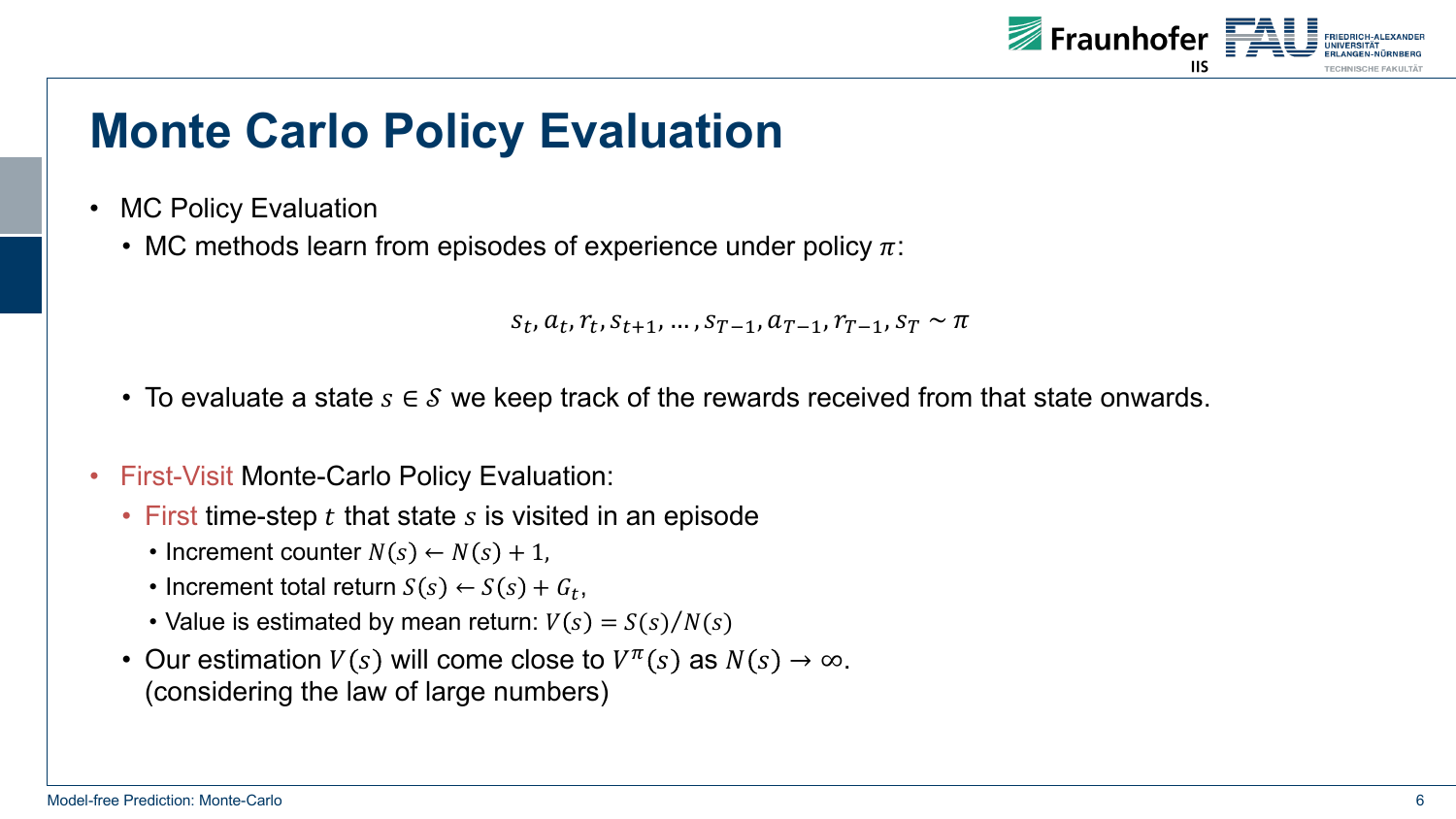

- MC Policy Evaluation
	- MC methods learn from episodes of experience under policy  $\pi$ :

```
S_t, a_t, r_t, S_{t+1}, ..., S_{T-1}, a_{T-1}, r_{T-1}, S_T \sim \pi
```
- To evaluate a state  $s \in \mathcal{S}$  we keep track of the rewards received from that state onwards.
- Every-Visit Monte-Carlo Policy Evaluation:
	- Every time-step  $t$  that state  $s$  is visited in an episode
		- Increment counter  $N(s) \leftarrow N(s) + 1$ ,
		- Increment total return  $S(s) \leftarrow S(s) + G_t$ ,
		- Value is estimated by mean return:  $V(s) = S(s)/N(s)$
	- Our estimation  $V(s)$  will come close to  $V^{\pi}(s)$  as  $N(s) \rightarrow \infty$ . (considering the law of large numbers)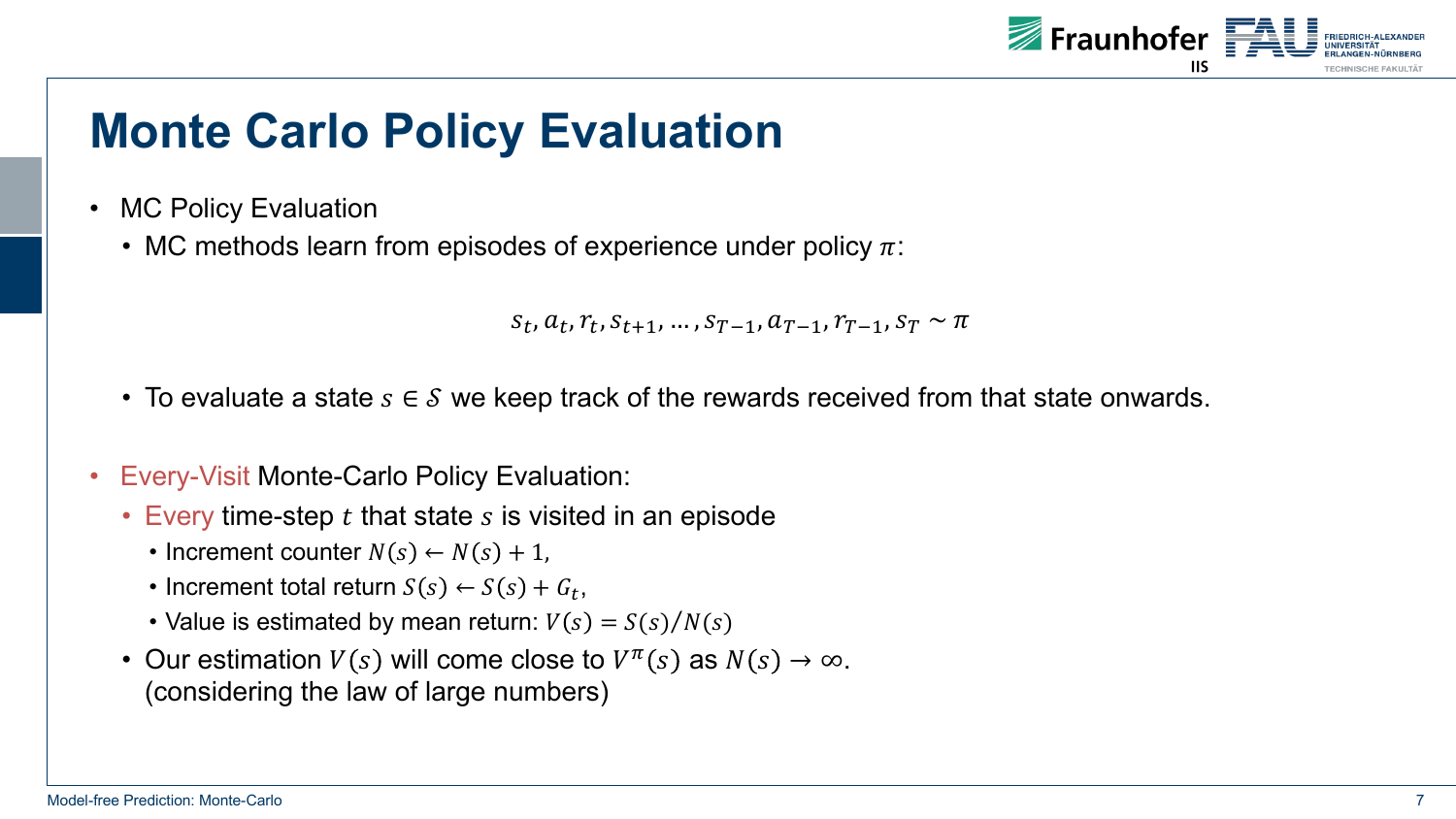

#### • MC Policy Evaluation

First-visit MC prediction, for estimating  $V \approx v_{\pi}$ 

```
Input: a policy \pi to be evaluated
Initialize:
     V(s) \in \mathbb{R}, arbitrarily, for all s \in \mathcal{S}Returns(s) \leftarrow \text{an empty list, for all } s \in \mathcal{S}Loop forever (for each episode):
    Generate an episode following \pi: S_0, A_0, R_1, S_1, A_1, R_2, \ldots, S_{T-1}, A_{T-1}, R_TG \leftarrow 0Loop for each step of episode, t = T-1, T-2, \ldots, 0:
         G \leftarrow \gamma G + R_{t+1}Unless S_t appears in S_0, S_1, \ldots, S_{t-1}:
              Append G to Returns(S_t)V(S_t) \leftarrow \text{average}(Returns(S_t))
```
*Sutton, R. S., & Barto, A. G. (2018). Reinforcement learning: An introduction. MIT press.*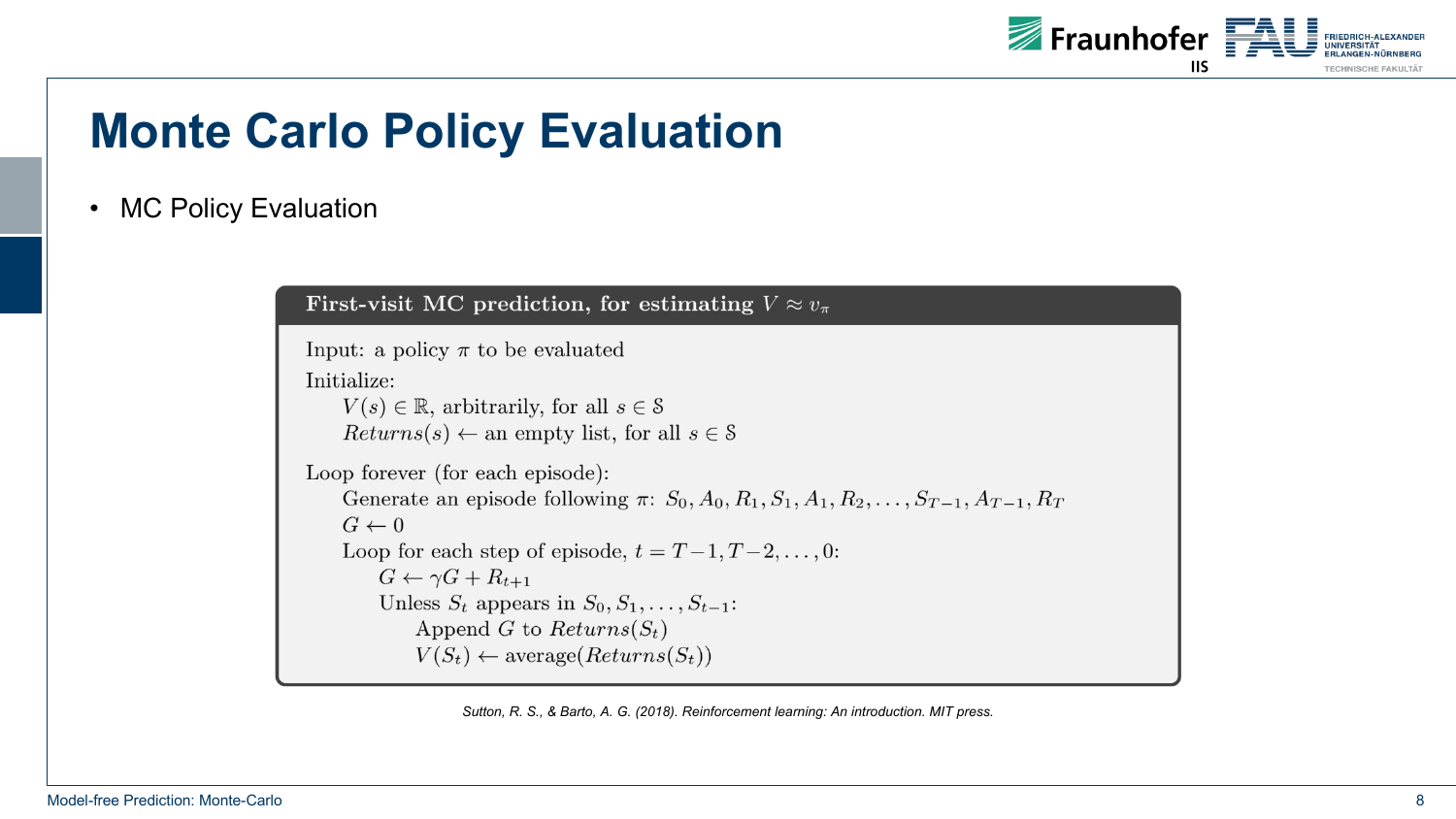

### **Example: Blackjack. MDP:**

- States:
	- Current sum (12-21) [ $P$  models an automatic twist if sum of cards < 12]
	- Dealer's showing card (ace-10)
	- Do I have a usable ace (yes or no)
- Actions:
	- Stick: stop receiving cards (and terminate)
	- Twist: take another card (no replacement)
- Rewards:
	- Stick:
		- +1 if sum of cards > sum of dealer cards
		- 0 if sum of cards = sum of dealer cards
		- -1 if sum of cards < sum of dealer cards
	- Twist:
		- -1 if sum of cards > 21 (and terminate), 0 otherwise



*source: shutterstock.com*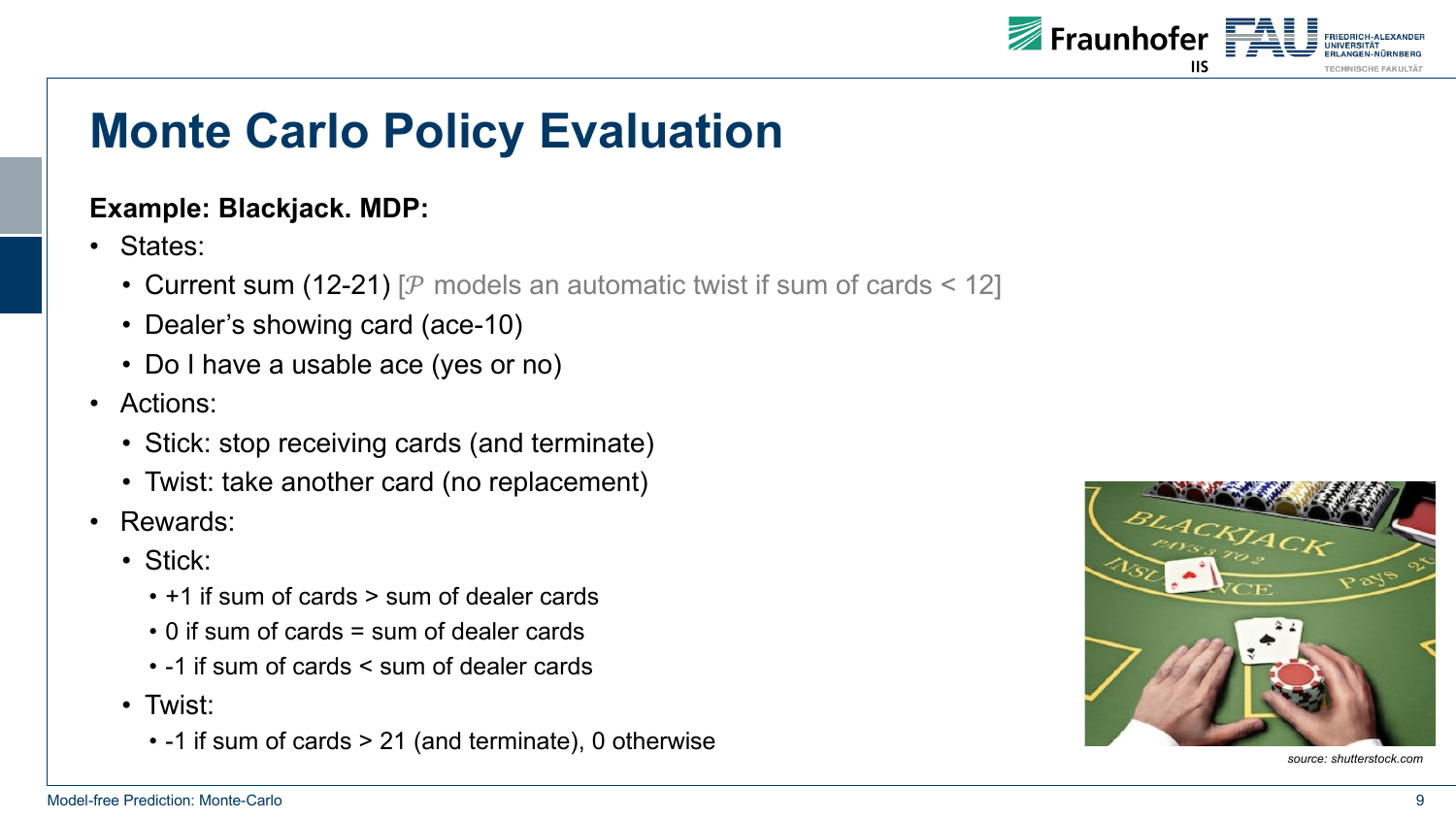

### **Example: Blackjack**

- $\pi$ : stick if sum of cards  $\geq$  20 (i.e., 20 or 21), otherwise twist.
- No discounting.
- Cards are dealt with replacement (i.e., counting cards does not help)

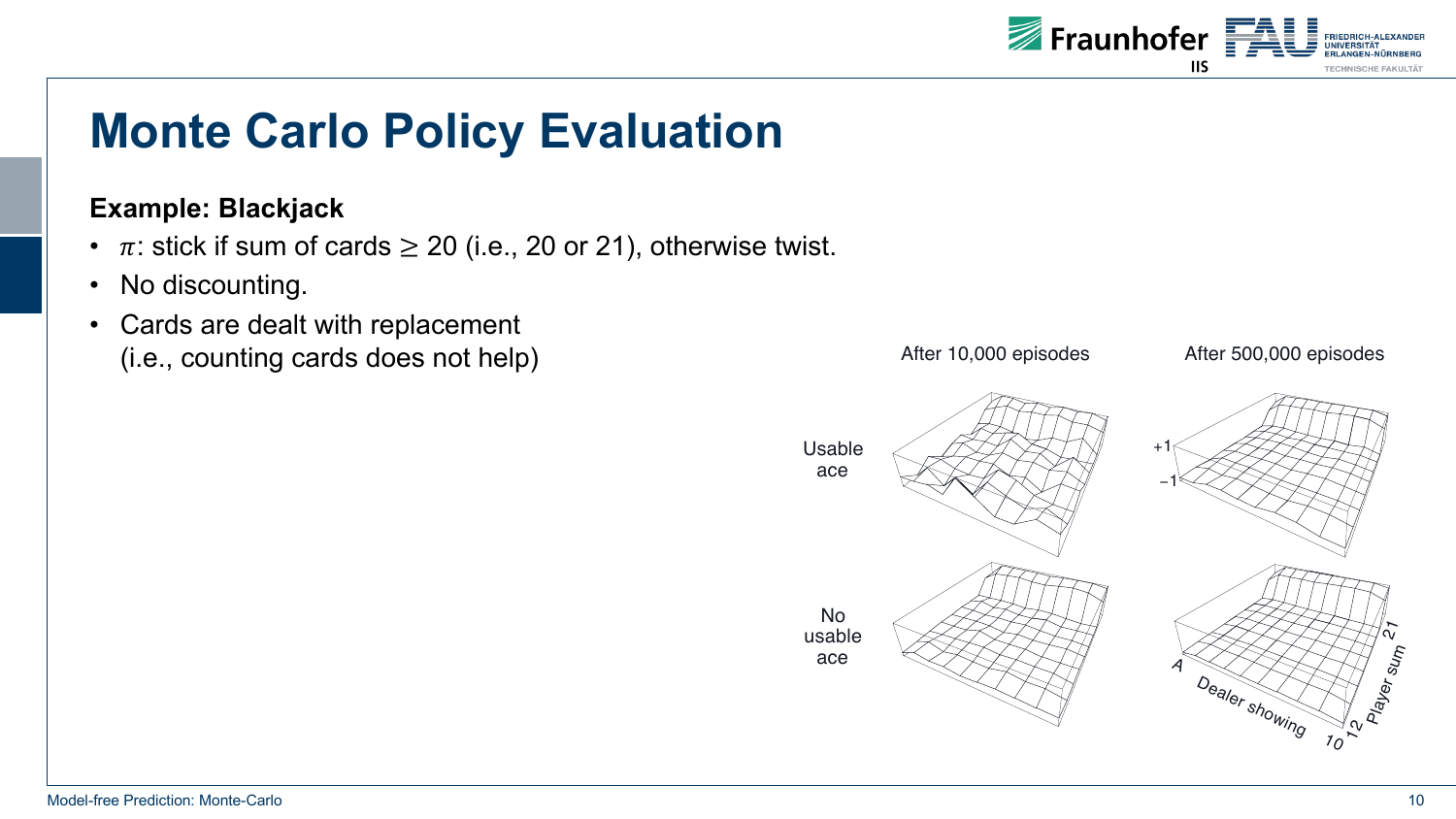

• Backup Diagrams compared to DP:



*Sutton, R. S., & Barto, A. G. (2018). Reinforcement learning: An introduction. MIT press.*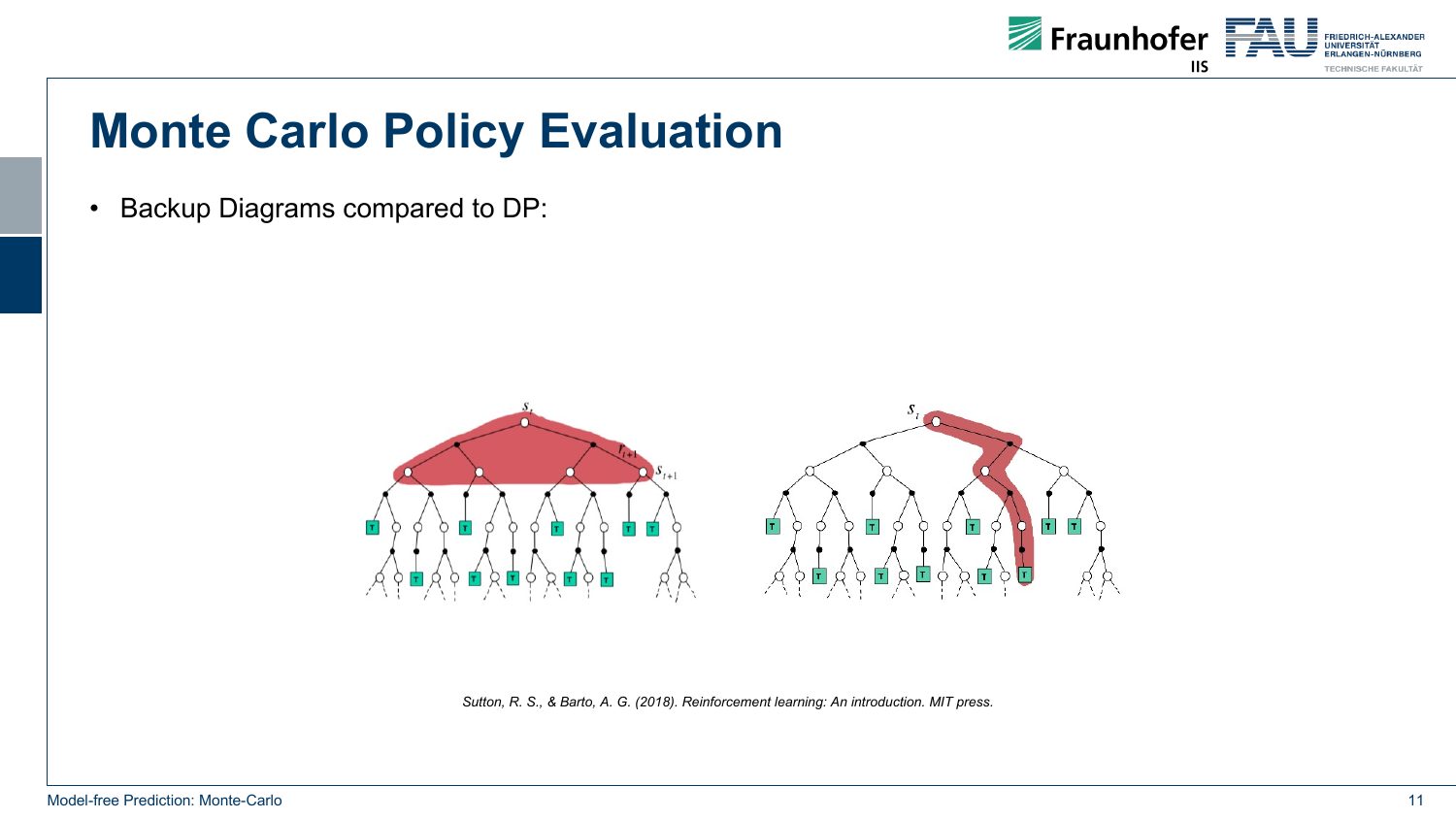

- MC Policy Evaluation
- **Incremental Mean**: the mean  $\mu_1, \mu_2, ...$  of a sequence  $x_1, x_2, ...$  can be computed incrementally:

$$
\mu_k = \frac{1}{k} \sum_{j=1}^k x_j
$$
  
=  $\frac{1}{k} \left( x_k + \sum_{j=1}^{k-1} x_j \right)$   
=  $\frac{1}{k} (x_k + (k-1) \mu_{k-1})$   
=  $\frac{1}{k} (x_k + k u_{k-1} - u_{k-1})$   
=  $\mu_{k-1} + \frac{1}{k} (x_k - \mu_{k-1})$